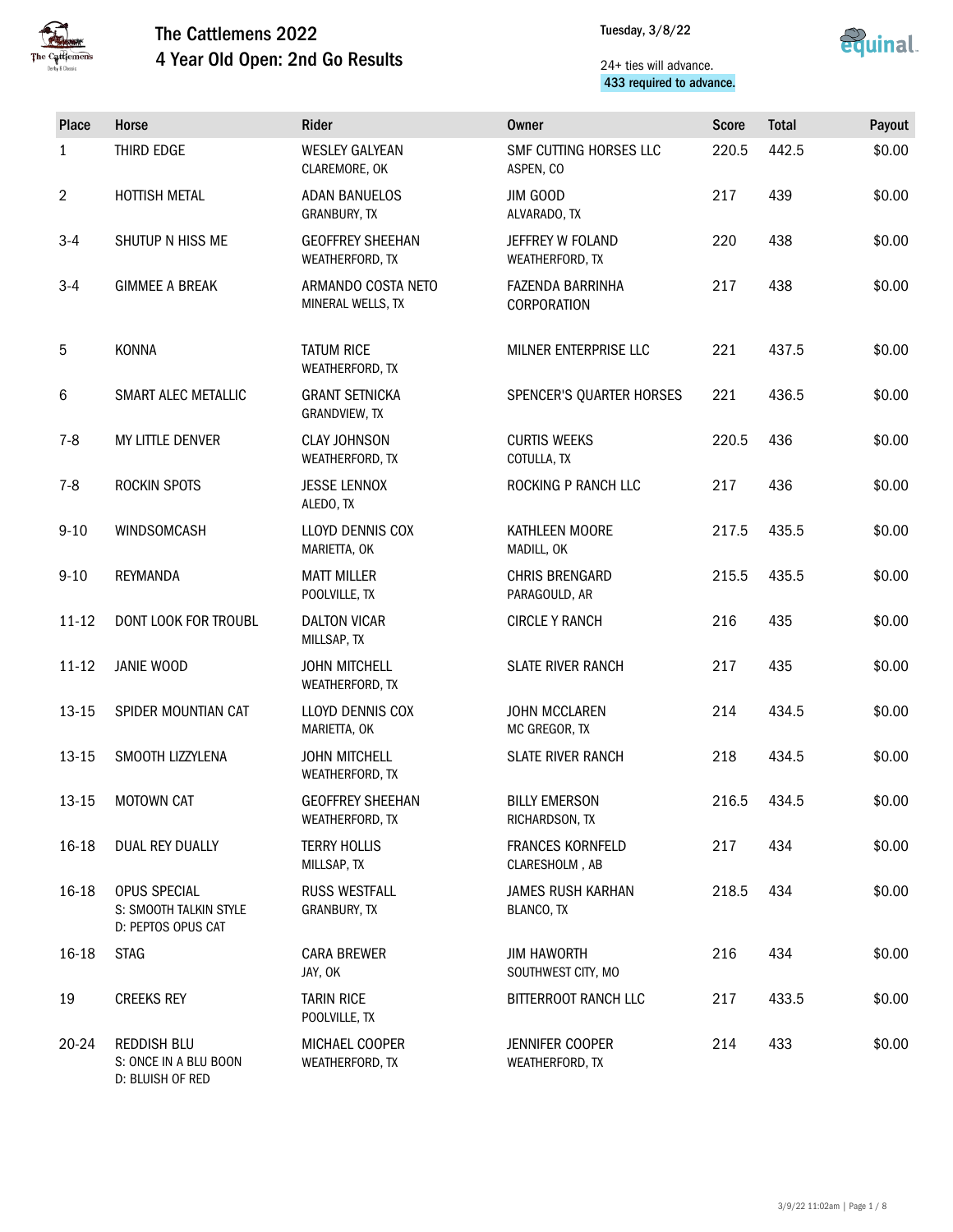



### 24+ ties will advance. 433 required to advance.

| Place     | Horse                                                                  | Rider                                            | Owner                                              | <b>Score</b> | <b>Total</b> | Payout |
|-----------|------------------------------------------------------------------------|--------------------------------------------------|----------------------------------------------------|--------------|--------------|--------|
| 20-24     | <b>ILL REYS YA</b>                                                     | <b>HAYDEN UPTON</b><br>WEATHERFORD, TX           | SAVANNAH BELL<br>WEATHERFORD, TX                   | 217          | 433          | \$0.00 |
| 20-24     | <b>ITCHIN TO TALK</b>                                                  | <b>GRANT SETNICKA</b><br>GRANDVIEW, TX           | J FIVE HORSE RANCH MGMT LLC                        | 218          | 433          | \$0.00 |
| 20-24     | <b>DMAC BIG TALKER</b>                                                 | <b>CLINT ALLEN</b><br>WEATHERFORD, TX            | DAVID MCDAVID<br>FORT WORTH, TX                    | 217          | 433          | \$0.00 |
| $20 - 24$ | <b>REYZIN MEMORIES</b>                                                 | <b>GAVIN M JORDAN</b><br>WEATHERFORD, TX         | TOM WATSON<br>OVERLAND PARK, KS                    | 216          | 433          | \$0.00 |
|           |                                                                        | Requires: 433 to advance.                        |                                                    |              |              |        |
| 25-30     | <b>REYELLLA</b>                                                        | <b>MATT MILLER</b><br>POOLVILLE, TX              | <b>CHRIS BRENGARD</b><br>PARAGOULD, AR             | 216.5        | 432.5        | \$0.00 |
| 25-30     | ONE NITE IN FT WORTH                                                   | <b>JAMES PAYNE</b><br>OVERBROOK, OK              | KATHLEEN MOORE<br>MADILL, OK                       | 217          | 432.5        | \$0.00 |
| 25-30     | <b>SINN CITY</b>                                                       | MICHAEL COOPER<br>WEATHERFORD, TX                | <b>BEECHFORK RANCH</b>                             | 215          | 432.5        | \$0.00 |
| 25-30     | PURDYS REBEL                                                           | <b>JAMES PAYNE</b><br>OVERBROOK, OK              | KATHLEEN MOORE<br>MADILL, OK                       | 217.5        | 432.5        | \$0.00 |
| 25-30     | WINK AND A SMILE                                                       | <b>CULLEN CHARTIER</b><br>MILLSAP, TX            | CIRCLE R CUTTING HORSES LLC<br>OCALA, FL           | 216.5        | 432.5        | \$0.00 |
| 25-30     | <b>MEZMORIZE</b>                                                       | <b>TARIN RICE</b><br>POOLVILLE, TX               | <b>BARKER RANCH CH LLC</b>                         | 212          | 432.5        | \$0.00 |
| 31-32     | <b>ATTAKAPAS</b>                                                       | <b>RUSS WESTFALL</b><br>GRANBURY, TX             | <b>JIM KARHAN</b>                                  | 215.5        | 432          | \$0.00 |
| 31-32     | <b>STEVIES TIME</b>                                                    | <b>JAMES BRADLEY MITCHELL</b><br>WILLS POINT, TX | SINKING CREEK CUTTING HORSES 215.5<br>FRANKLIN, TN |              | 432          | \$0.00 |
| 33        | <b>CAT SPRING</b>                                                      | <b>LLOYD DENNIS COX</b><br>MARIETTA, OK          | DOUG & WENDY IRVIN<br><b>PARTNERSHIP</b>           | 215          | 431.5        | \$0.00 |
| 34-35     | <b>MOMS SMART BABE</b>                                                 | KENNETH PLATT<br>FORT LUPTON, CO                 | JAN K RUTLEDGE<br>COLORADO SPRING, CO              | 215.5        | 431          | \$0.00 |
| 34-35     | <b>LBR DIANNE</b>                                                      | <b>GEOFFREY SHEEHAN</b><br>WEATHERFORD, TX       | <b>CHARLES BURGER</b><br>CHATSWORTH, GA            | 217.5        | 431          | \$0.00 |
| 36-37     | HOTT IN HEELS                                                          | LLOYD DENNIS COX<br>MARIETTA, OK                 | <b>JULIE JARMA</b><br>ARDMORE, OK                  | 215          | 430          | \$0.00 |
| 36-37     | <b>TALKING ABOUT BLING</b><br>S: SMOOTH TALKING STYLE<br>D: PLAY BLING | <b>KENNETH PLATT</b><br>FORT LUPTON, CO          | <b>HANK TRUE</b><br>GLENROCK, WY                   | 215.5        | 430          | \$0.00 |
| 38-39     | TILL I WALK IN                                                         | <b>TARIN RICE</b><br>POOLVILLE, TX               | MICHAEL E BIEHLE II<br>NORTH VERNON, IN            | 216          | 429.5        | \$0.00 |
| 38-39     | <b>METALLIC TITO</b>                                                   | <b>ADAN BANUELOS</b><br>GRANBURY, TX             | OPHIR CREEK STABLES<br>WASHOE VALLEY, NV           | 212          | 429.5        | \$0.00 |
| 40-41     | REYZEDINHIGHALTITUDE                                                   | <b>WESLEY GALYEAN</b><br>CLAREMORE, OK           | SMF CUTTING HORSES LLC<br>ASPEN, CO                | 210          | 428.5        | \$0.00 |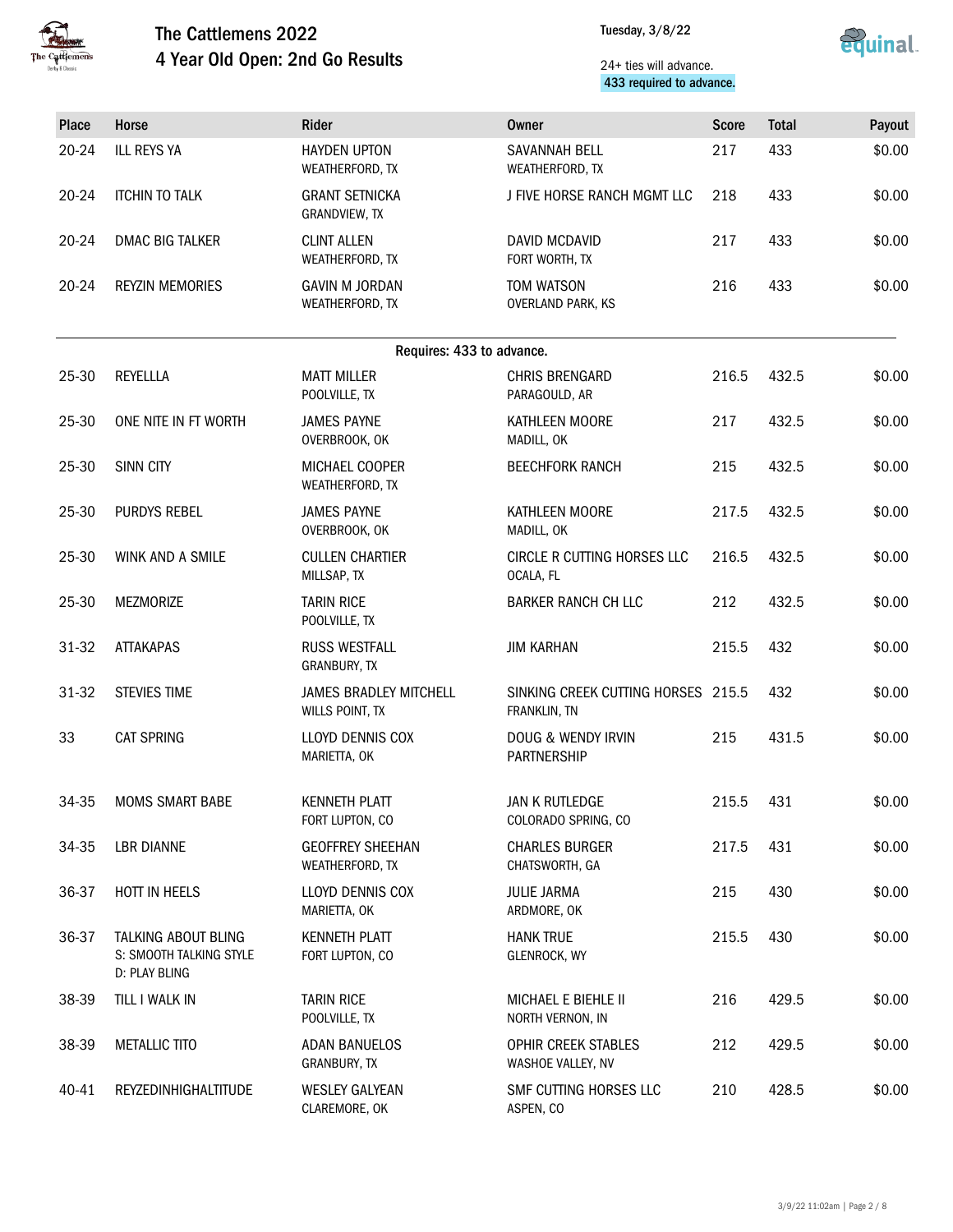



### 24+ ties will advance. 433 required to advance.

| Place | Horse                                                               | Rider                                     | Owner                                    | <b>Score</b> | <b>Total</b> | Payout |
|-------|---------------------------------------------------------------------|-------------------------------------------|------------------------------------------|--------------|--------------|--------|
| 40-41 | <b>REBELNESS</b>                                                    | <b>ADAN BANUELOS</b><br>GRANBURY, TX      | PLANTATION FARMS LLC                     | 211          | 428.5        | \$0.00 |
| 42    | <b>KR FANCY STYLIN</b><br>S: SMOOTH TALKIN STYLE<br>D: KR FANCY CAT | <b>KENNETH PLATT</b><br>FORT LUPTON, CO   | <b>KREBS RANCH INC</b>                   | 212.5        | 428          | \$0.00 |
| 43-47 | NAVAHO ROAN                                                         | <b>CHRISTIAN MILLER</b><br>FORT WORTH, TX | J C JACKMAN<br>CLEWISTON, FL             | 211.5        | 427          | \$0.00 |
| 43-47 | <b>DAMM IT BILL</b>                                                 | <b>TATUM RICE</b><br>WEATHERFORD, TX      | T BAR K CUTTING HORSES                   | 212          | 427          | \$0.00 |
| 43-47 | <b>JUSTA SMALL TOWN GIRL</b>                                        | <b>CLAY JOHNSON</b><br>WEATHERFORD, TX    | <b>CARROLL GATES</b><br>MARFA, TX        | 213.5        | 427          | \$0.00 |
| 43-47 | <b>TIN CAN</b>                                                      | <b>RANDALL T WEST</b><br>WEATHERFORD, TX  | DIAMOND LK CUTTING HORSES<br>LLC         | 211          | 427          | \$0.00 |
| 43-47 | DMAC TAKE THE BET                                                   | <b>CLINT ALLEN</b><br>WEATHERFORD, TX     | DAVID MCDAVID<br>FORT WORTH, TX          | 210          | 427          | \$0.00 |
| 48    | <b>TWISTED BELIEVER</b>                                             | <b>CASS TATUM</b><br>OVERBROOK, OK        | <b>BEECHFORK RANCH</b>                   | 212.5        | 426.5        | \$0.00 |
| 49-52 | <b>REBEL DRIVE</b>                                                  | <b>CHRIS JOHNSRUD</b><br>WEATHERFORD, TX  | <b>JAMES E HOOPER</b><br>DECATUR, AL     | 212          | 425.5        | \$0.00 |
| 49-52 | <b>BET HESA START</b>                                               | <b>MACKIE HURSH</b><br>COLORADO CITY, TX  | KYLE HOOPER<br>ANDREWS, TX               | 212          | 425.5        | \$0.00 |
| 49-52 | <b>DIVAREY</b>                                                      | <b>BRUCE L MORINE</b><br>WEATHERFORD, TX  | <b>MARY E LATTIMORE</b><br>SANTA FE, NM  | 211          | 425.5        | \$0.00 |
| 49-52 | PRF ACCELERATOR<br>S: ONCE IN A BLU BOON<br>D: DUALIN CATOLINA      | <b>GRANT SETNICKA</b><br>GRANDVIEW, TX    | PETER W DELEEUW<br>PAIGE, TX             | 211          | 425.5        | \$0.00 |
| 53    | REY VON HICAPOO                                                     | <b>CASS TATUM</b><br>OVERBROOK, OK        | <b>LIBBY ELLIOTT</b><br>THACKERVILLE, OK | 208          | 422.5        | \$0.00 |
| 54    | <b>RONISH</b>                                                       | <b>CULLEN CHARTIER</b><br>MILLSAP, TX     | <b>TERRI E BROWN</b><br>NOCONA, TX       | 205          | 421          | \$0.00 |
| 55    | PLANO HOT                                                           | <b>NEIL ROGER</b><br>BROCK, TX            | <b>LACHLAN PERKS</b><br>WEATHERFORD, TX  | 205          | 418.5        | \$0.00 |
| 56-57 | <b>MAVRIK</b>                                                       | <b>R L CHARTIER</b><br>WEATHERFORD, TX    | ANDERSON CATTLE CO                       | 180          | 397          | \$0.00 |
| 56-57 | LOVE BYRD                                                           | MICHAEL COOPER<br>WEATHERFORD, TX         | <b>JIMMY D PURSELLEY</b><br>BURLESON, TX | 180          | 397          | \$0.00 |
| 58    | TELET LIKE IT IS                                                    | <b>CARA BREWER</b><br>JAY, OK             | <b>JOHN MCGRAW</b><br>MARSHALL, MO       | 180          | 394.5        | \$0.00 |
| 59    | KATABATIC ICE                                                       | <b>KENNETH PLATT</b><br>FORT LUPTON, CO   | PAULA PLATT<br>FORT LUPTON, CO           | 120          | 335.5        | \$0.00 |
| 60    | POCKET KINGS                                                        | <b>ADAN BANUELOS</b><br>GRANBURY, TX      | <b>KIRA C WRIGHT</b><br>SANTA MARIA, CA  | 60           | 278.5        | \$0.00 |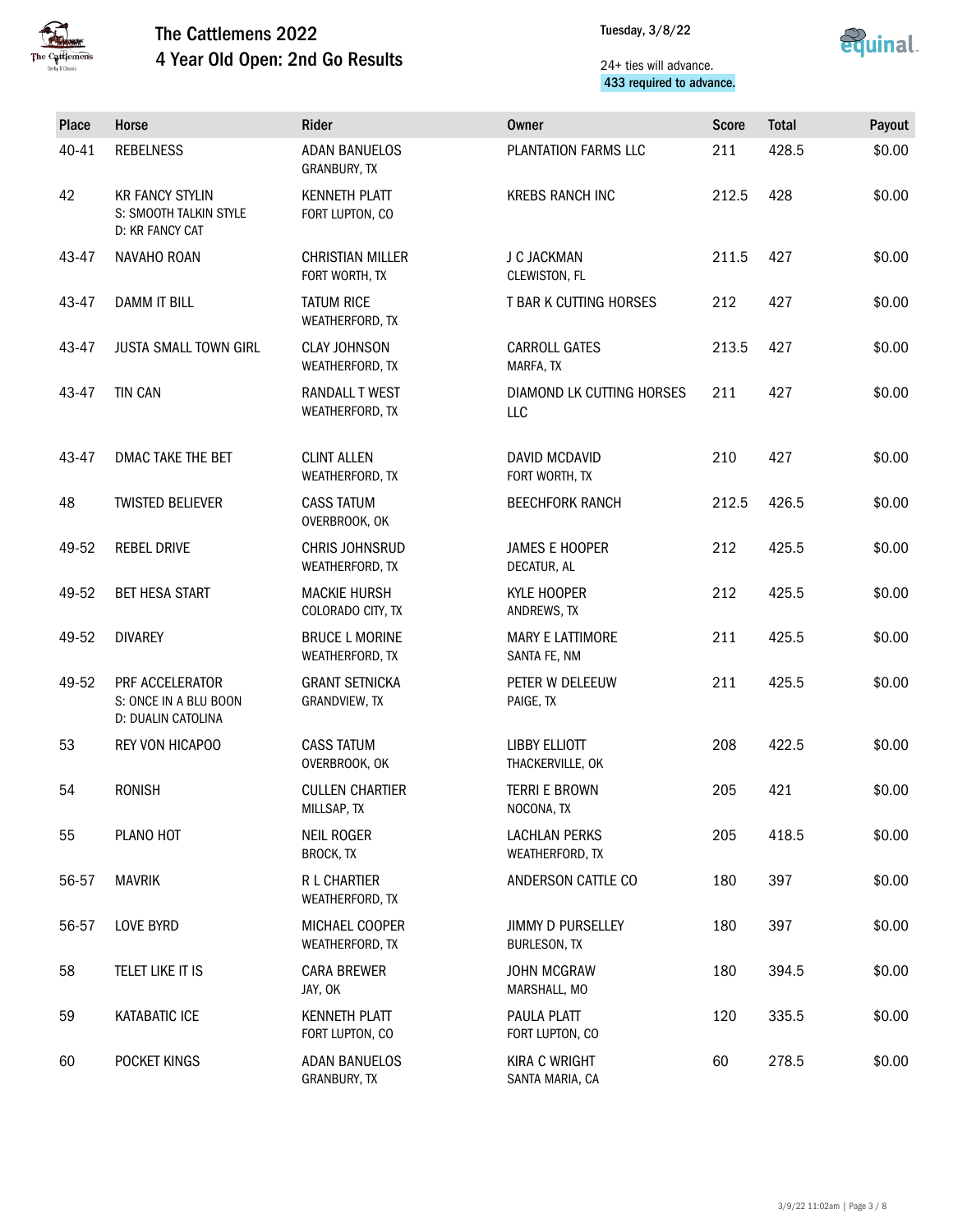



### 24+ ties will advance. 433 required to advance.

| <b>Place</b> | Horse                                                                  | Rider                                    | <b>Owner</b>                                        | <b>Score</b> | <b>Total</b> | Payout |
|--------------|------------------------------------------------------------------------|------------------------------------------|-----------------------------------------------------|--------------|--------------|--------|
| 61           | <b>ROSALITTA</b>                                                       | LLOYD DENNIS COX<br>MARIETTA, OK         | <b>CLAY JOHNSON</b><br>WEATHERFORD, TX              | 60           | 274          | \$0.00 |
| 62           | TELES SHEZ SPICY<br>S: METELES CAT<br>D: DMAC SPICY SPOON              | <b>JAMES PAYNE</b><br>OVERBROOK, OK      | KATHLEEN MOORE<br>MADILL, OK                        | 60           | 273.5        | \$0.00 |
| 63           | <b>EXTINGUISH</b>                                                      | <b>GRANT SETNICKA</b><br>GRANDVIEW, TX   | J FIVE HORSE RANCH MGMT LLC                         | $\mathbf 0$  | 218.5        | \$0.00 |
| 64           | <b>FLASH N SANN</b>                                                    | <b>CLAY JOHNSON</b><br>WEATHERFORD, TX   | <b>BILLIE AYLESWORTH</b><br>LIPAN, TX               | 0            | 218          | \$0.00 |
| 65-66        | RT EL PRIMERO                                                          | <b>PAUL HANSMA</b><br>WEATHERFORD, TX    | <b>GARY &amp; MICHELLE REICHART</b><br>FRANKTON, IN | 0            | 217.5        | \$0.00 |
| 65-66        | <b>BOOMKITTY</b>                                                       | <b>JAMES PAYNE</b><br>OVERBROOK, OK      | RUSS DE CORDOVA<br>GROESBECK, TX                    | 0            | 217.5        | \$0.00 |
| 67-68        | POSH SPYCE                                                             | <b>ADAN BANUELOS</b><br>GRANBURY, TX     | PLANTATION FARMS LLC                                | 0            | 217          | \$0.00 |
| 67-68        | <b>HOTT PREVIEW</b>                                                    | ED FLYNN<br>LIPAN, TX                    | <b>EDDIE YOUNG</b><br>SAN ANGELO, TX                | 0            | 217          | \$0.00 |
| 69-70        | <b>CATTY SHENANIGANS</b>                                               | <b>CLAY JOHNSON</b><br>WEATHERFORD, TX   | <b>TYE BACA</b><br>VEGA, TX                         | 0            | 216.5        | \$0.00 |
| 69-70        | A REGAL ROYAL                                                          | <b>ADAN BANUELOS</b><br>GRANBURY, TX     | <b>BRUMBAUGH RANCHES</b>                            | 0            | 216.5        | \$0.00 |
| 71           | <b>HIGHREY MAN</b>                                                     | <b>CASS TATUM</b><br>OVERBROOK, OK       | C HEART RANCH LLC                                   | 0            | 215.5        | \$0.00 |
| 72-74        | LOOKING STUNNING                                                       | LLOYD DENNIS COX<br>MARIETTA, OK         | TJ GOOD<br>MARIETTA, OK                             | 0            | 214.5        | \$0.00 |
| 72-74        | SUEN TOO SPOOK<br>S: BOON TOO SUEN<br>D: SPOOKYS NINE ELEVEN           | <b>GRANT SETNICKA</b><br>GRANDVIEW, TX   | ROBERT THIGPEN JR<br>CHILTON, TX                    | 0            | 214.5        | \$0.00 |
| 72-74        | DMAC KATZALOU                                                          | <b>CLINT ALLEN</b><br>WEATHERFORD, TX    | DAVID MCDAVID<br>FORT WORTH, TX                     | 0            | 214.5        | \$0.00 |
| 75-78        | <b>BAR NOTHING DANCER</b><br>S: METALLIC CAT<br>D: LITTLE BELLY DANCER | <b>JAMES PAYNE</b><br>OVERBROOK, OK      | KATHLEEN MOORE<br>MADILL, OK                        | 0            | 214          | \$0.00 |
| 75-78        | MISSION TO THE MOON                                                    | <b>MATT MILLER</b><br>POOLVILLE, TX      | MATT AND MEGAN MILLER                               | 0            | 214          | \$0.00 |
| 75-78        | PLAYIN A REBEL                                                         | <b>CHRIS JOHNSRUD</b><br>WEATHERFORD, TX | <b>JAMES E HOOPER</b><br>DECATUR, AL                | 0            | 214          | \$0.00 |
| 75-78        | <b>STARDUSTH</b>                                                       | <b>HAYDEN UPTON</b><br>WEATHERFORD, TX   | <b>LEE SWEEM</b><br>NASHVILLE, NC                   | 0            | 214          | \$0.00 |
| 79-80        | TOO MUCH TOO SUEN                                                      | LANCE COOPER<br>WEATHERFORD, TX          | ROSE VALLEY RANCH                                   | 0            | 213.5        | \$0.00 |
| 79-80        | THE HOTTIST                                                            | <b>MATT MILLER</b><br>POOLVILLE, TX      | MICHAEL WOOD<br>COMBINE, TX                         | 0            | 213.5        | \$0.00 |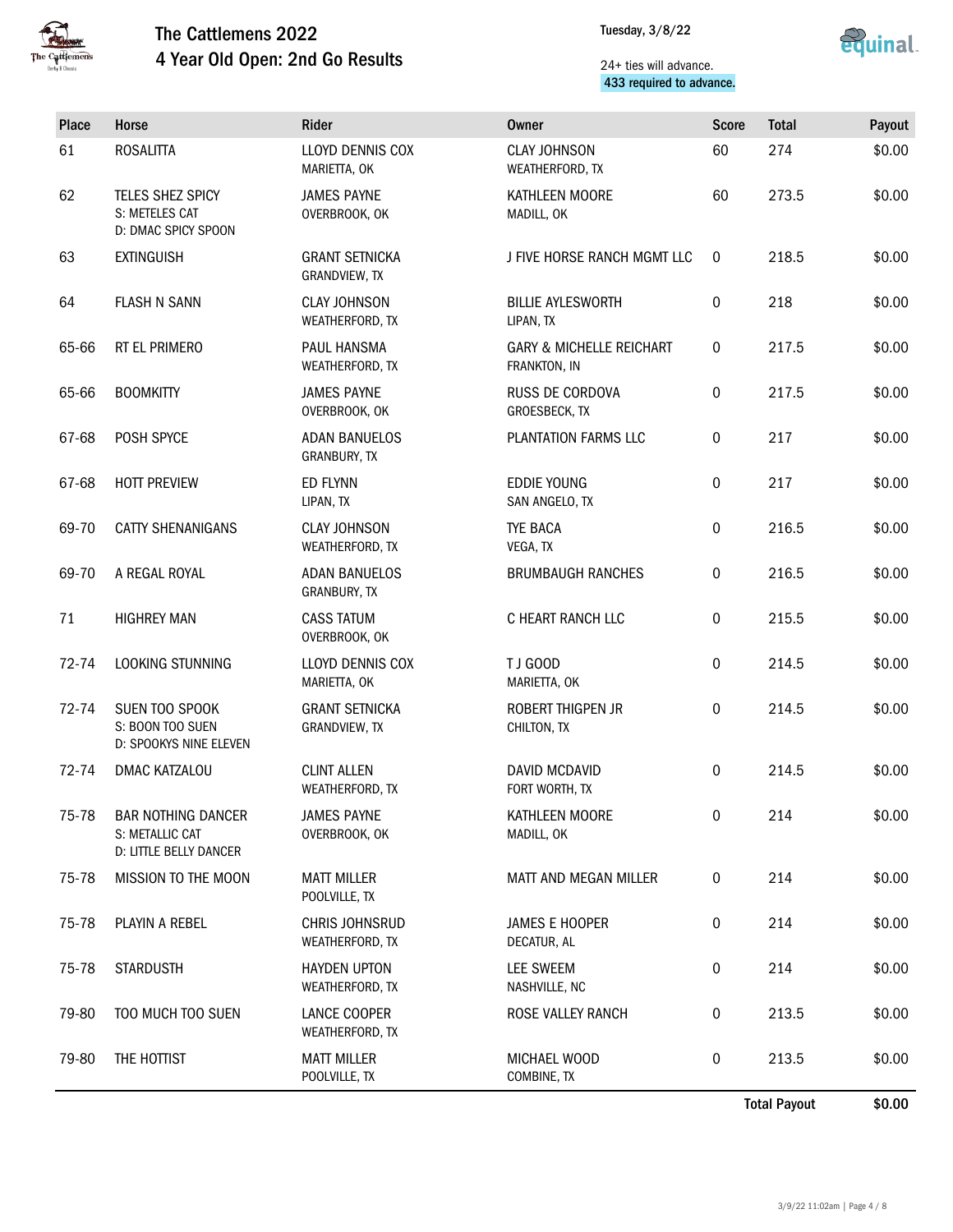



| Place          | Horse                                                                  | Rider                                   | <b>Owner</b>                                        | <b>Score</b> | <b>Total</b> | Payout |
|----------------|------------------------------------------------------------------------|-----------------------------------------|-----------------------------------------------------|--------------|--------------|--------|
| $\mathbf{1}$   | DONT LOOK FOR TROUBL                                                   | <b>DALTON VICAR</b><br>MILLSAP, TX      | <b>CIRCLE Y RANCH</b>                               | 216          | 435          | \$0.00 |
| $2 - 3$        | DUAL REY DUALLY                                                        | <b>TERRY HOLLIS</b><br>MILLSAP, TX      | <b>FRANCES KORNFELD</b><br>CLARESHOLM, AB           | 217          | 434          | \$0.00 |
| $2 - 3$        | OPUS SPECIAL<br>S: SMOOTH TALKIN STYLE<br>D: PEPTOS OPUS CAT           | <b>RUSS WESTFALL</b><br>GRANBURY, TX    | <b>JAMES RUSH KARHAN</b><br>BLANCO, TX              | 218.5        | 434          | \$0.00 |
| 4              | <b>CREEKS REY</b>                                                      | <b>TARIN RICE</b><br>POOLVILLE, TX      | BITTERROOT RANCH LLC                                | 217          | 433.5        | \$0.00 |
| $5-6$          | <b>ITCHIN TO TALK</b>                                                  | <b>GRANT SETNICKA</b><br>GRANDVIEW, TX  | J FIVE HORSE RANCH MGMT LLC                         | 218          | 433          | \$0.00 |
| $5-6$          | <b>DMAC BIG TALKER</b>                                                 | <b>CLINT ALLEN</b><br>WEATHERFORD, TX   | DAVID MCDAVID<br>FORT WORTH, TX                     | 217          | 433          | \$0.00 |
| $\overline{7}$ | <b>CAT SPRING</b>                                                      | LLOYD DENNIS COX<br>MARIETTA, OK        | DOUG & WENDY IRVIN<br><b>PARTNERSHIP</b>            | 215          | 431.5        | \$0.00 |
| 8              | <b>TALKING ABOUT BLING</b><br>S: SMOOTH TALKING STYLE<br>D: PLAY BLING | <b>KENNETH PLATT</b><br>FORT LUPTON, CO | <b>HANK TRUE</b><br>GLENROCK, WY                    | 215.5        | 430          | \$0.00 |
| 9              | REYZEDINHIGHALTITUDE                                                   | <b>WESLEY GALYEAN</b><br>CLAREMORE, OK  | SMF CUTTING HORSES LLC<br>ASPEN, CO                 | 210          | 428.5        | \$0.00 |
| $10 - 11$      | <b>DAMM IT BILL</b>                                                    | <b>TATUM RICE</b><br>WEATHERFORD, TX    | T BAR K CUTTING HORSES                              | 212          | 427          | \$0.00 |
| $10 - 11$      | DMAC TAKE THE BET                                                      | <b>CLINT ALLEN</b><br>WEATHERFORD, TX   | DAVID MCDAVID<br>FORT WORTH, TX                     | 210          | 427          | \$0.00 |
| 12             | <b>LOVE BYRD</b>                                                       | MICHAEL COOPER<br>WEATHERFORD, TX       | <b>JIMMY D PURSELLEY</b><br>BURLESON, TX            | 180          | 397          | \$0.00 |
| 13             | POCKET KINGS                                                           | <b>ADAN BANUELOS</b><br>GRANBURY, TX    | <b>KIRA C WRIGHT</b><br>SANTA MARIA, CA             | 60           | 278.5        | \$0.00 |
| 14             | <b>EXTINGUISH</b>                                                      | <b>GRANT SETNICKA</b><br>GRANDVIEW, TX  | J FIVE HORSE RANCH MGMT LLC                         | 0            | 218.5        | \$0.00 |
| 15             | <b>FLASH N SANN</b>                                                    | <b>CLAY JOHNSON</b><br>WEATHERFORD, TX  | <b>BILLIE AYLESWORTH</b><br>LIPAN, TX               | 0            | 218          | \$0.00 |
| 16-17          | <b>BOOMKITTY</b>                                                       | <b>JAMES PAYNE</b><br>OVERBROOK, OK     | RUSS DE CORDOVA<br>GROESBECK, TX                    | 0            | 217.5        | \$0.00 |
| 16-17          | RT EL PRIMERO                                                          | PAUL HANSMA<br>WEATHERFORD, TX          | <b>GARY &amp; MICHELLE REICHART</b><br>FRANKTON, IN | $\pmb{0}$    | 217.5        | \$0.00 |
| 18             | <b>CATTY SHENANIGANS</b>                                               | <b>CLAY JOHNSON</b><br>WEATHERFORD, TX  | <b>TYE BACA</b><br>VEGA, TX                         | 0            | 216.5        | \$0.00 |
| 19             | MISSION TO THE MOON                                                    | <b>MATT MILLER</b><br>POOLVILLE, TX     | MATT AND MEGAN MILLER                               | 0            | 214          | \$0.00 |
| 20             | TOO MUCH TOO SUEN                                                      | LANCE COOPER<br>WEATHERFORD, TX         | ROSE VALLEY RANCH                                   | 0            | 213.5        | \$0.00 |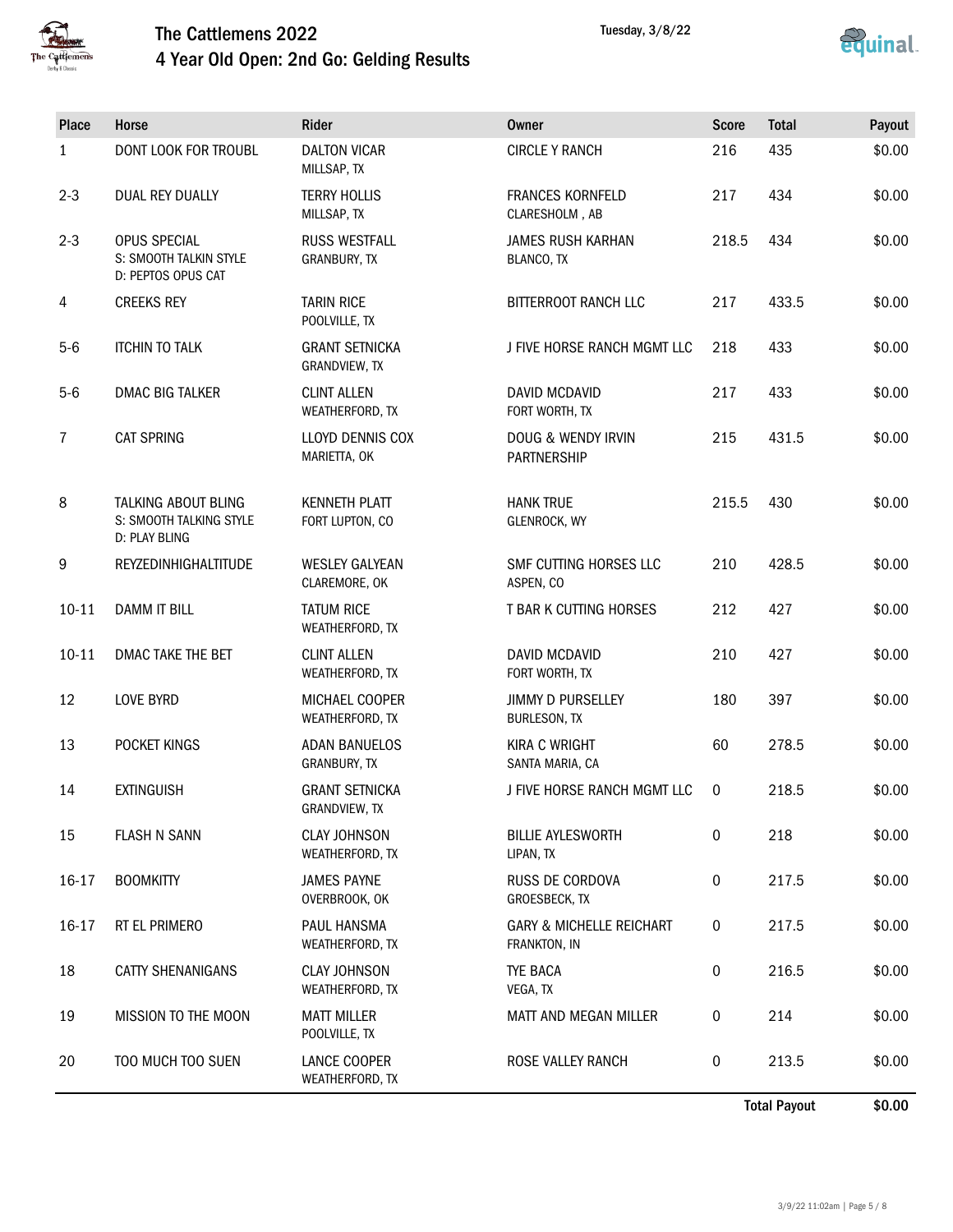

## The Cattlemens 2022 4 Year Old Open: 2nd Go: \$25K Novice Results



| Place          | Horse                                                           | Rider                                            | <b>Owner</b>                                       | <b>Score</b> | <b>Total</b> | Payout |
|----------------|-----------------------------------------------------------------|--------------------------------------------------|----------------------------------------------------|--------------|--------------|--------|
| 1              | <b>KONNA</b>                                                    | <b>TATUM RICE</b><br>WEATHERFORD, TX             | MILNER ENTERPRISE LLC                              | 221          | 437.5        | \$0.00 |
| $\overline{2}$ | SMART ALEC METALLIC                                             | <b>GRANT SETNICKA</b><br>GRANDVIEW, TX           | SPENCER'S QUARTER HORSES                           | 221          | 436.5        | \$0.00 |
| $3-4$          | ROCKIN SPOTS                                                    | <b>JESSE LENNOX</b><br>ALEDO, TX                 | ROCKING P RANCH LLC                                | 217          | 436          | \$0.00 |
| $3 - 4$        | MY LITTLE DENVER                                                | <b>CLAY JOHNSON</b><br>WEATHERFORD, TX           | <b>CURTIS WEEKS</b><br>COTULLA, TX                 | 220.5        | 436          | \$0.00 |
| 5              | REYMANDA                                                        | <b>MATT MILLER</b><br>POOLVILLE, TX              | CHRIS BRENGARD<br>PARAGOULD, AR                    | 215.5        | 435.5        | \$0.00 |
| $6 - 8$        | SMOOTH LIZZYLENA                                                | <b>JOHN MITCHELL</b><br>WEATHERFORD, TX          | <b>SLATE RIVER RANCH</b>                           | 218          | 434.5        | \$0.00 |
| $6 - 8$        | <b>MOTOWN CAT</b>                                               | <b>GEOFFREY SHEEHAN</b><br>WEATHERFORD, TX       | <b>BILLY EMERSON</b><br>RICHARDSON, TX             | 216.5        | 434.5        | \$0.00 |
| $6 - 8$        | SPIDER MOUNTIAN CAT                                             | <b>LLOYD DENNIS COX</b><br>MARIETTA, OK          | <b>JOHN MCCLAREN</b><br>MC GREGOR, TX              | 214          | 434.5        | \$0.00 |
| 9              | DUAL REY DUALLY                                                 | <b>TERRY HOLLIS</b><br>MILLSAP, TX               | <b>FRANCES KORNFELD</b><br>CLARESHOLM, AB          | 217          | 434          | \$0.00 |
| 10             | <b>CREEKS REY</b>                                               | <b>TARIN RICE</b><br>POOLVILLE, TX               | BITTERROOT RANCH LLC                               | 217          | 433.5        | \$0.00 |
| $11 - 13$      | <b>REDDISH BLU</b><br>S: ONCE IN A BLU BOON<br>D: BLUISH OF RED | MICHAEL COOPER<br>WEATHERFORD, TX                | JENNIFER COOPER<br>WEATHERFORD, TX                 | 214          | 433          | \$0.00 |
| $11 - 13$      | <b>ITCHIN TO TALK</b>                                           | <b>GRANT SETNICKA</b><br>GRANDVIEW, TX           | J FIVE HORSE RANCH MGMT LLC                        | 218          | 433          | \$0.00 |
| $11 - 13$      | DMAC BIG TALKER                                                 | <b>CLINT ALLEN</b><br>WEATHERFORD, TX            | DAVID MCDAVID<br>FORT WORTH, TX                    | 217          | 433          | \$0.00 |
| 14-16          | MEZMORIZE                                                       | <b>TARIN RICE</b><br>POOLVILLE, TX               | <b>BARKER RANCH CH LLC</b>                         | 212          | 432.5        | \$0.00 |
| 14-16          | WINK AND A SMILE                                                | <b>CULLEN CHARTIER</b><br>MILLSAP, TX            | CIRCLE R CUTTING HORSES LLC<br>OCALA, FL           | 216.5        | 432.5        | \$0.00 |
| 14-16          | REYELLLA                                                        | <b>MATT MILLER</b><br>POOLVILLE, TX              | CHRIS BRENGARD<br>PARAGOULD, AR                    | 216.5        | 432.5        | \$0.00 |
| 17             | <b>STEVIES TIME</b>                                             | <b>JAMES BRADLEY MITCHELL</b><br>WILLS POINT, TX | SINKING CREEK CUTTING HORSES 215.5<br>FRANKLIN, TN |              | 432          | \$0.00 |
| 18             | <b>CAT SPRING</b>                                               | <b>LLOYD DENNIS COX</b><br>MARIETTA, OK          | DOUG & WENDY IRVIN<br>PARTNERSHIP                  | 215          | 431.5        | \$0.00 |
| 19             | <b>LBR DIANNE</b>                                               | <b>GEOFFREY SHEEHAN</b><br>WEATHERFORD, TX       | <b>CHARLES BURGER</b><br>CHATSWORTH, GA            | 217.5        | 431          | \$0.00 |
| 20             | <b>METALLIC TITO</b>                                            | <b>ADAN BANUELOS</b><br>GRANBURY, TX             | <b>OPHIR CREEK STABLES</b><br>WASHOE VALLEY, NV    | 212          | 429.5        | \$0.00 |
| 21             | REYZEDINHIGHALTITUDE                                            | <b>WESLEY GALYEAN</b><br>CLAREMORE, OK           | SMF CUTTING HORSES LLC<br>ASPEN, CO                | 210          | 428.5        | \$0.00 |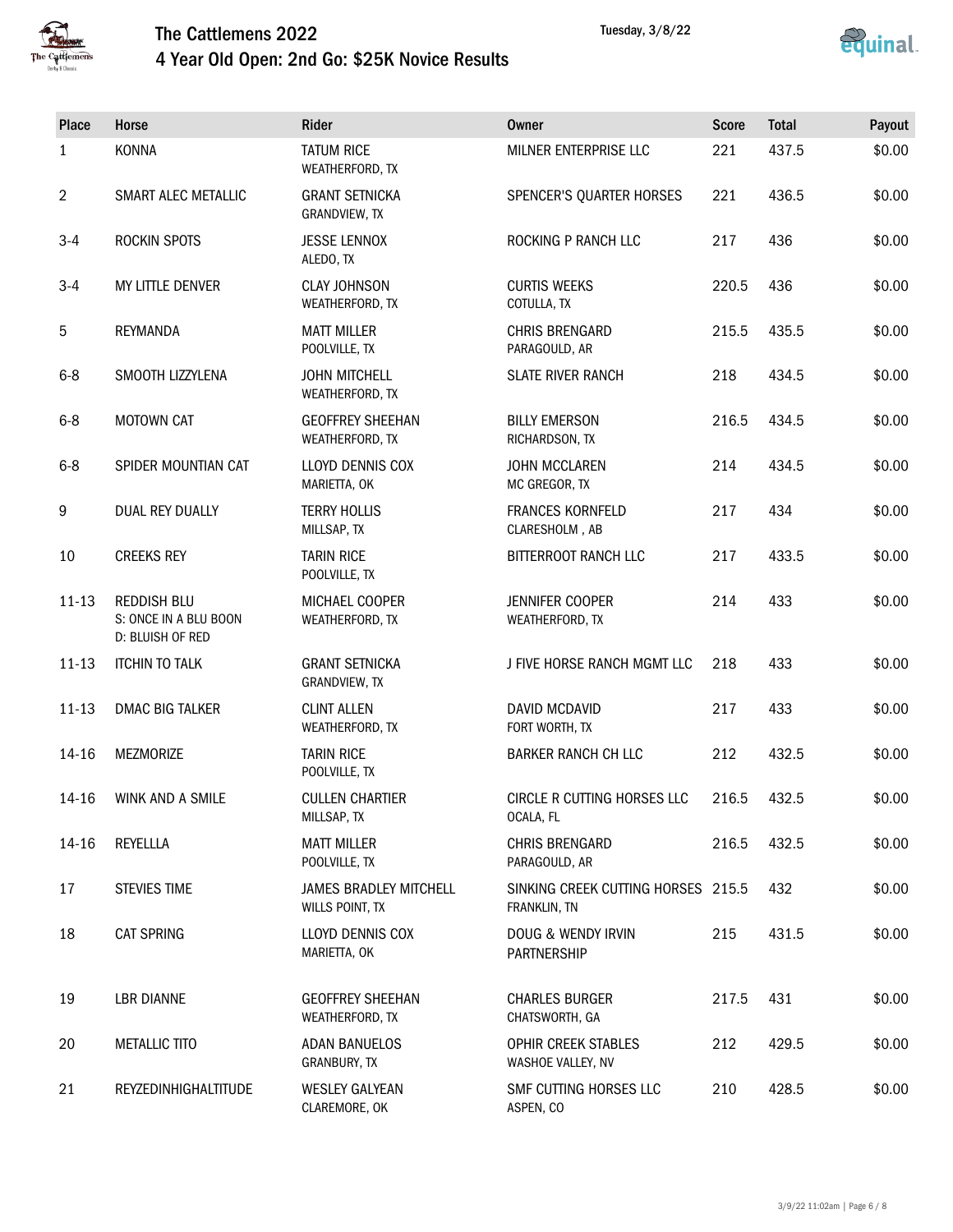

# The Cattlemens 2022 4 Year Old Open: 2nd Go: \$25K Novice Results



| Place | Horse                                                               | Rider                                     | <b>Owner</b>                                        | <b>Score</b>     | <b>Total</b> | Payout |
|-------|---------------------------------------------------------------------|-------------------------------------------|-----------------------------------------------------|------------------|--------------|--------|
| 22    | <b>KR FANCY STYLIN</b><br>S: SMOOTH TALKIN STYLE<br>D: KR FANCY CAT | <b>KENNETH PLATT</b><br>FORT LUPTON, CO   | <b>KREBS RANCH INC</b>                              | 212.5            | 428          | \$0.00 |
| 23-26 | <b>JUSTA SMALL TOWN GIRL</b>                                        | <b>CLAY JOHNSON</b><br>WEATHERFORD, TX    | <b>CARROLL GATES</b><br>MARFA, TX                   | 213.5            | 427          | \$0.00 |
| 23-26 | <b>DAMM IT BILL</b>                                                 | <b>TATUM RICE</b><br>WEATHERFORD, TX      | T BAR K CUTTING HORSES                              | 212              | 427          | \$0.00 |
| 23-26 | NAVAHO ROAN                                                         | <b>CHRISTIAN MILLER</b><br>FORT WORTH, TX | J C JACKMAN<br>CLEWISTON, FL                        | 211.5            | 427          | \$0.00 |
| 23-26 | <b>TIN CAN</b>                                                      | RANDALL T WEST<br>WEATHERFORD, TX         | DIAMOND LK CUTTING HORSES<br>LLC                    | 211              | 427          | \$0.00 |
| 27    | <b>TWISTED BELIEVER</b>                                             | <b>CASS TATUM</b><br>OVERBROOK, OK        | <b>BEECHFORK RANCH</b>                              | 212.5            | 426.5        | \$0.00 |
| 28    | <b>DIVAREY</b>                                                      | <b>BRUCE L MORINE</b><br>WEATHERFORD, TX  | <b>MARY E LATTIMORE</b><br>SANTA FE, NM             | 211              | 425.5        | \$0.00 |
| 29    | <b>RONISH</b>                                                       | <b>CULLEN CHARTIER</b><br>MILLSAP, TX     | <b>TERRI E BROWN</b><br>NOCONA, TX                  | 205              | 421          | \$0.00 |
| 30    | PLANO HOT                                                           | <b>NEIL ROGER</b><br>BROCK, TX            | <b>LACHLAN PERKS</b><br>WEATHERFORD, TX             | 205              | 418.5        | \$0.00 |
| 31    | <b>LOVE BYRD</b>                                                    | MICHAEL COOPER<br>WEATHERFORD, TX         | <b>JIMMY D PURSELLEY</b><br><b>BURLESON, TX</b>     | 180              | 397          | \$0.00 |
| 32    | KATABATIC ICE                                                       | <b>KENNETH PLATT</b><br>FORT LUPTON, CO   | PAULA PLATT<br>FORT LUPTON, CO                      | 120              | 335.5        | \$0.00 |
| 33    | <b>EXTINGUISH</b>                                                   | <b>GRANT SETNICKA</b><br>GRANDVIEW, TX    | J FIVE HORSE RANCH MGMT LLC                         | $\mathbf 0$      | 218.5        | \$0.00 |
| 34    | <b>FLASH N SANN</b>                                                 | <b>CLAY JOHNSON</b><br>WEATHERFORD, TX    | <b>BILLIE AYLESWORTH</b><br>LIPAN, TX               | $\boldsymbol{0}$ | 218          | \$0.00 |
| 35    | RT EL PRIMERO                                                       | PAUL HANSMA<br>WEATHERFORD, TX            | <b>GARY &amp; MICHELLE REICHART</b><br>FRANKTON, IN | 0                | 217.5        | \$0.00 |
| 36    | <b>HOTT PREVIEW</b>                                                 | ED FLYNN<br>LIPAN, TX                     | <b>EDDIE YOUNG</b><br>SAN ANGELO, TX                | 0                | 217          | \$0.00 |
| 37    | CATTY SHENANIGANS                                                   | <b>CLAY JOHNSON</b><br>WEATHERFORD, TX    | TYE BACA<br>VEGA, TX                                | 0                | 216.5        | \$0.00 |
| 38-39 | DMAC KATZALOU                                                       | <b>CLINT ALLEN</b><br>WEATHERFORD, TX     | DAVID MCDAVID<br>FORT WORTH, TX                     | 0                | 214.5        | \$0.00 |
| 38-39 | SUEN TOO SPOOK<br>S: BOON TOO SUEN<br>D: SPOOKYS NINE ELEVEN        | <b>GRANT SETNICKA</b><br>GRANDVIEW, TX    | ROBERT THIGPEN JR<br>CHILTON, TX                    | 0                | 214.5        | \$0.00 |
| 40    | MISSION TO THE MOON                                                 | <b>MATT MILLER</b><br>POOLVILLE, TX       | MATT AND MEGAN MILLER                               | 0                | 214          | \$0.00 |